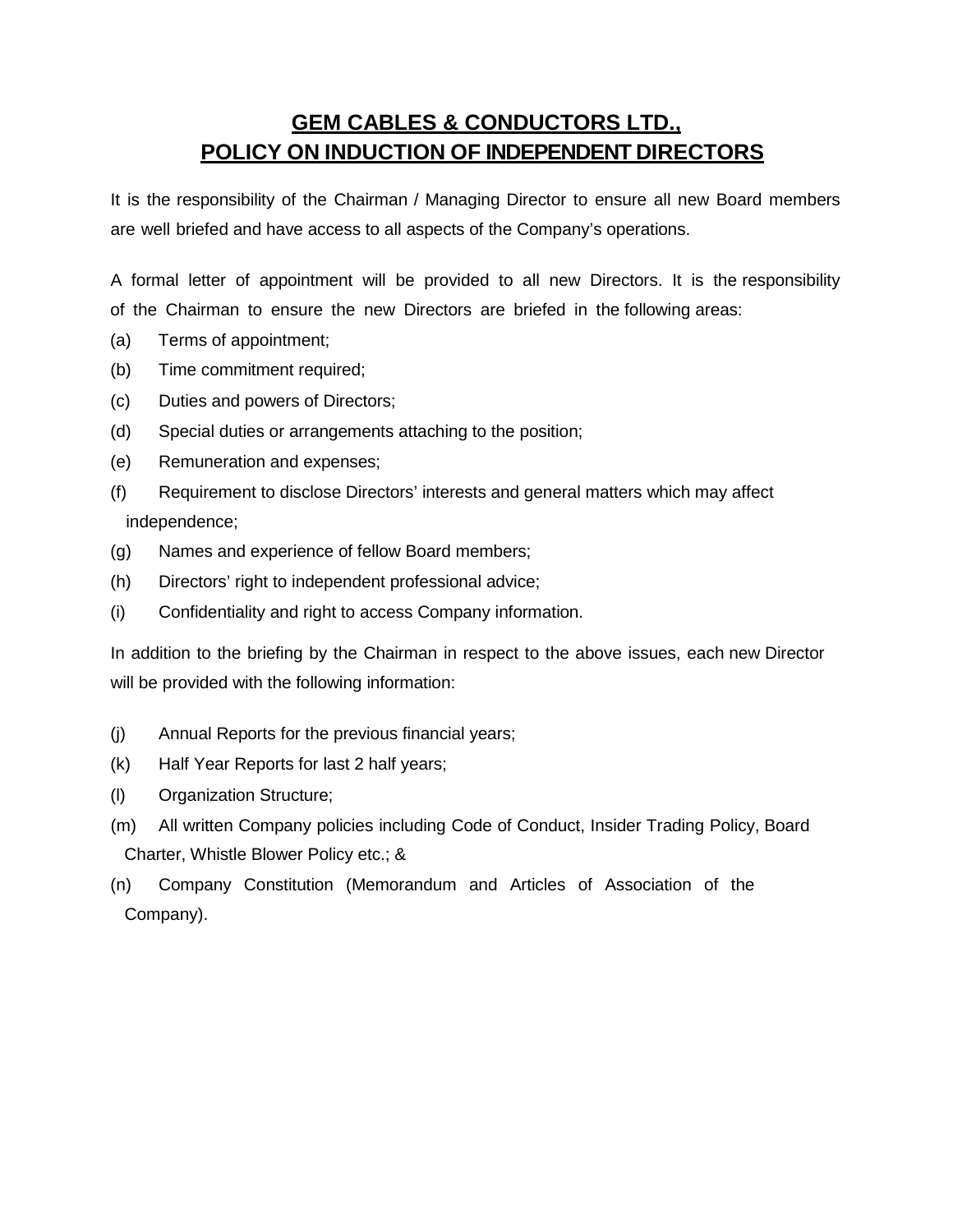## **Terms And Conditions Of Appointment Of Independent Directors**

Name of the Director:

Postal Address, with mail ID:

Dear Sir,

Sub: Your appointment as Independent Director of the Company.

I am pleased to inform you that upon recommendation of the Nomination and Remuneration Committee of the Board of Directors of the Company, the Board of Directors of the Company has approved your appointment as an Independent Director of the Company with the following terms of appointment:

1. Appointment:

Pursuant to the provisions of the Companies Act, 2013 and the Clause 49 of the Listing Agreement, your appointment is subject to the approval of the members of the Company at their meeting scheduled to be held on 00/AAA/0000.

You shall play the role of 'Independent Director' and provide direction to the Board and the Management.

2. Term:

Your term of appointment shall be from 00/AAA/0000 upto the conclusion of the xx<sup>th</sup> Annual General Meeting of the Members of the Company or 00/AAA/0000, whichever is later, and is not liable to retire by rotation.

Your re-appointment thereafter for another term shall be on the basis of report of performance evaluation by the Board and subject to the approval of the members by passing a Special Resolution.

3. BoardCommittees:

You have been, as on date, nominated to serve on the following Committees of the Board of Directors - which nomination can undergo change based on the decision of the Board of Directors from time to time:

a) b)  $\frac{\ }{\ }$ c) d) e) \_\_\_\_\_\_ f)  $\qquad$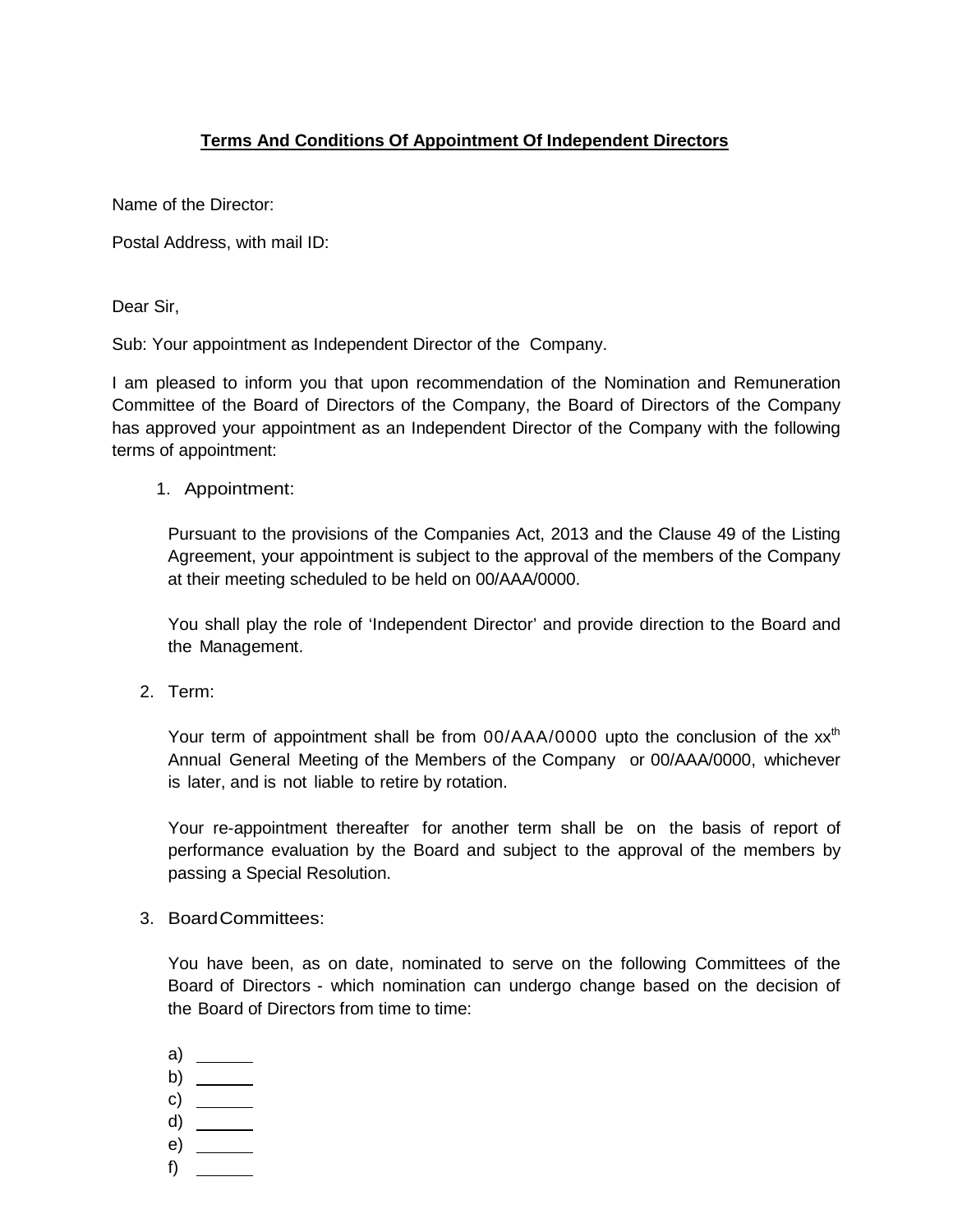The terms of reference of the above mentioned Committees is enclosed as Annexure 1.

4. Professional Conduct:

As an Independent Director you shall:

- (o) uphold ethical standards of integrity and probity;
- (p) act objectively and constructively while exercising your duties;
- (q) exercise your responsibilities in a bona fide manner in the interest of the Company;

(r) devote sufficient time and attention to professional obligations for informed and balanced decision making;

(s) not allow any extraneous considerations that will vitiate your exercise of objective independent judgment in the paramount interest of the Company as a whole, while concurring in or dissenting from the collective judgment of the Board in its decision making;

(t) not to abuse your position to the detriment of the Company or its shareholders or for the purpose of gaining direct or indirect personal advantage or advantage for any associated person;

(u) refrain from any action that would lead to loss of your independence;

(v) where circumstances arise which make you lose your independence, you must immediately inform the Board accordingly;

(w) assist the Company in implementing the best corporate governance practices.

5. Role and functions:

As an Independent Director you shall:

(a) help in bringing an independent judgment to bear on the Board's deliberations especially on issues of strategy, performance, risk management, resources, key appointments and standards of conduct;

(b) bring an objective view in the evaluation of the performance of board and management;

(c) scrutinise the performance of management in meeting agreed goals and objectives and monitor the reporting of performance;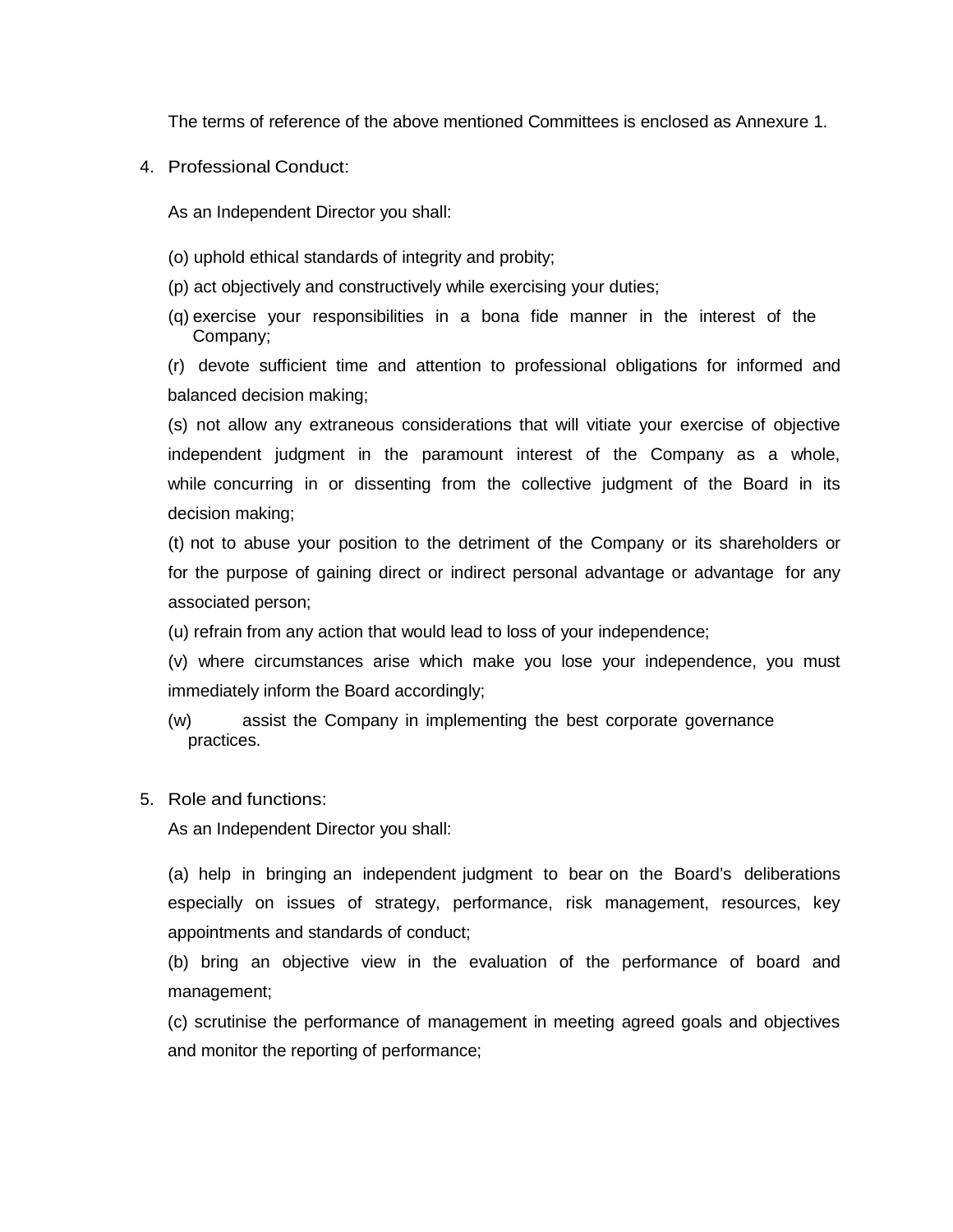(d) satisfy yourself on the integrity of financial information and that financial controls and the systems of risk management are robust and defensible;

- (e) safeguard the interests of all stakeholders, particularly that of the minority shareholders;
- (f) balance the conflicting interest(s) of the stakeholders;

(g) determine appropriate levels of remuneration of executive directors, key managerial personnel and senior management and have a prime role in appointing and where necessary recommend removal of executive directors, key managerial personnel and senior management;

(h) moderate and arbitrate in the interest of the Company as a whole, in situations of conflict between management and shareholder's interest.

## 6. Duties:

As an Independent Director you shall:

(a) undertake appropriate induction and regularly update and refresh your skills, knowledge and familiarity with the Company;

(b) seek appropriate clarification or amplification of information and, where necessary, take and follow appropriate professional advice and opinion of outside experts at the expense of the Company;

(c) strive to attend all meetings of the Board of Directors and of the Board committees of which you are a member;

(d) participate constructively and actively in the committees of the Board in which you are chairpersons or members;

(e) strive to attend the general meetings of the Company;

(f) where you have concerns about the running of the Company or a proposed action, ensure that these are addressed by the Board and, to the extent that they are not resolved, insist that your concerns are recorded in the minutes of the Board meeting;

(g) keep yourself well informed about the Company and the external environment in which it operates;

(h) not to unfairly obstruct the functioning of an otherwise proper Board or committee of the Board;

(i) pay sufficient attention and ensure that adequate deliberations are held before approving related party transactions and assure yourself that the same are in the interest of the Company;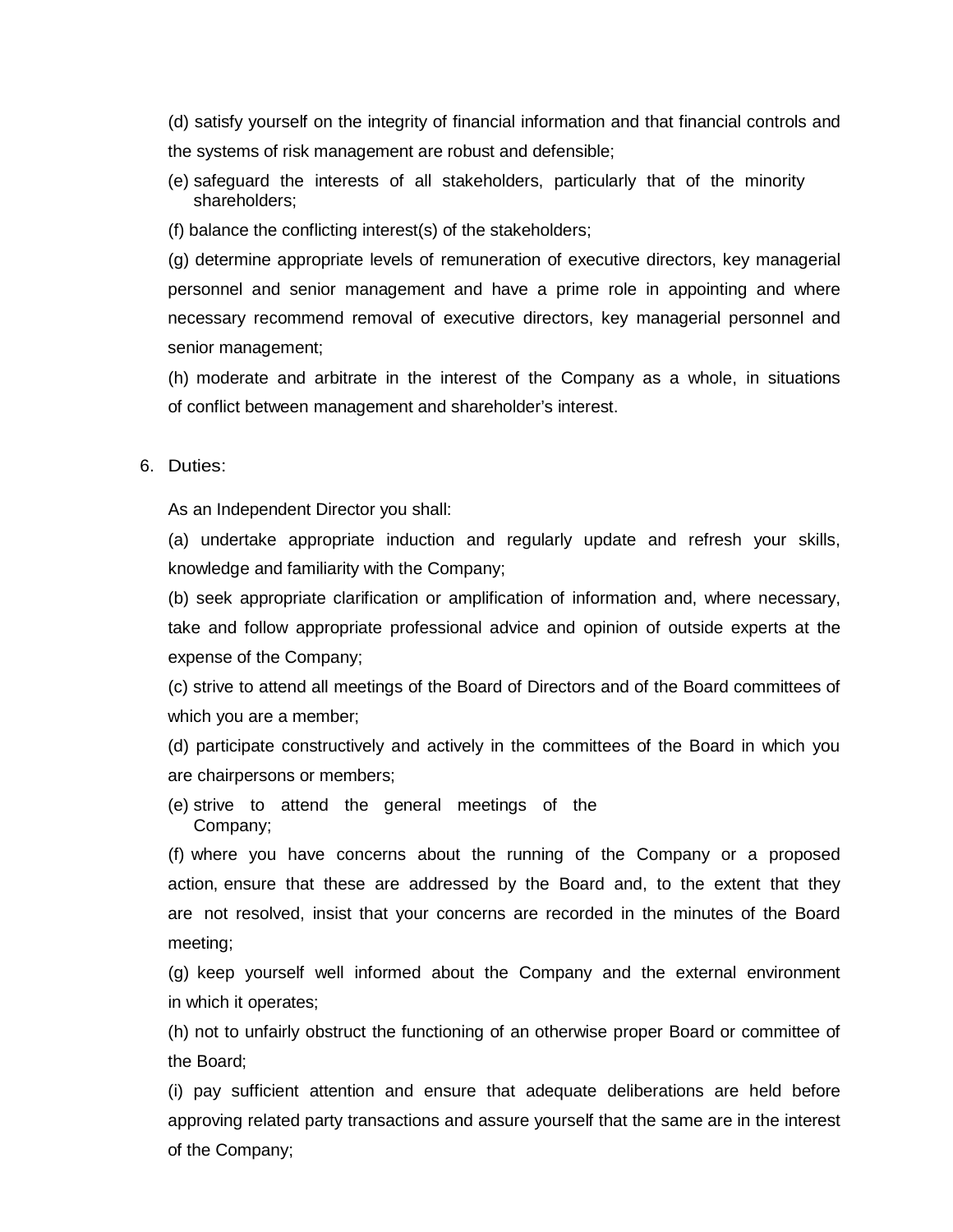(j) ascertain and ensure that the Company has an adequate and functional vigil mechanism and to ensure that the interests of a person who uses such mechanism are not prejudicially affected on account of such use;

(k) report concerns about unethical behaviour, actual or suspected fraud or violation of the Company's code of conduct or ethics policy;

(l) acting within your authority, assist in protecting the legitimate interests of the Company, shareholders and its employees;

(m) not disclose confidential information, including commercial secrets, technologies, advertising and sales promotion plans, unpublished price sensitive information, unless such disclosure is expressly approved by the Board or required by law.

7. Directors & Officers Insurance:

The Company will obtain a Directors & Officers Insurance policy (D&O Insurance) at an appropriate time.

8. Code of Conduct:

The Code of Conduct to be complied by the Directors and Senior Management is enclosed herewith.

9. Remuneration

You will be paid sitting fee as determined by the Board from time to time (at present the sitting fee is Rs.5,000/- for attending meeting of the Board/ Committee).

In addition to the above, the Independent Directors are entitled for reimbursement of following expenditure:

- a) Air travel;
- b) Accommodation at the Company's guest house or any hotel as per Company's policy; &
- c) out-of-pocket expenses incurred, if any, for attending the Board/ Committee meetings.

Independent Directors are not paid any other fee or remuneration apart from the above as per the present policy of the Company.

10. Insider Trading policy:

As Directors of the Company, you are required to comply with the Insider Trading policy of the Company.